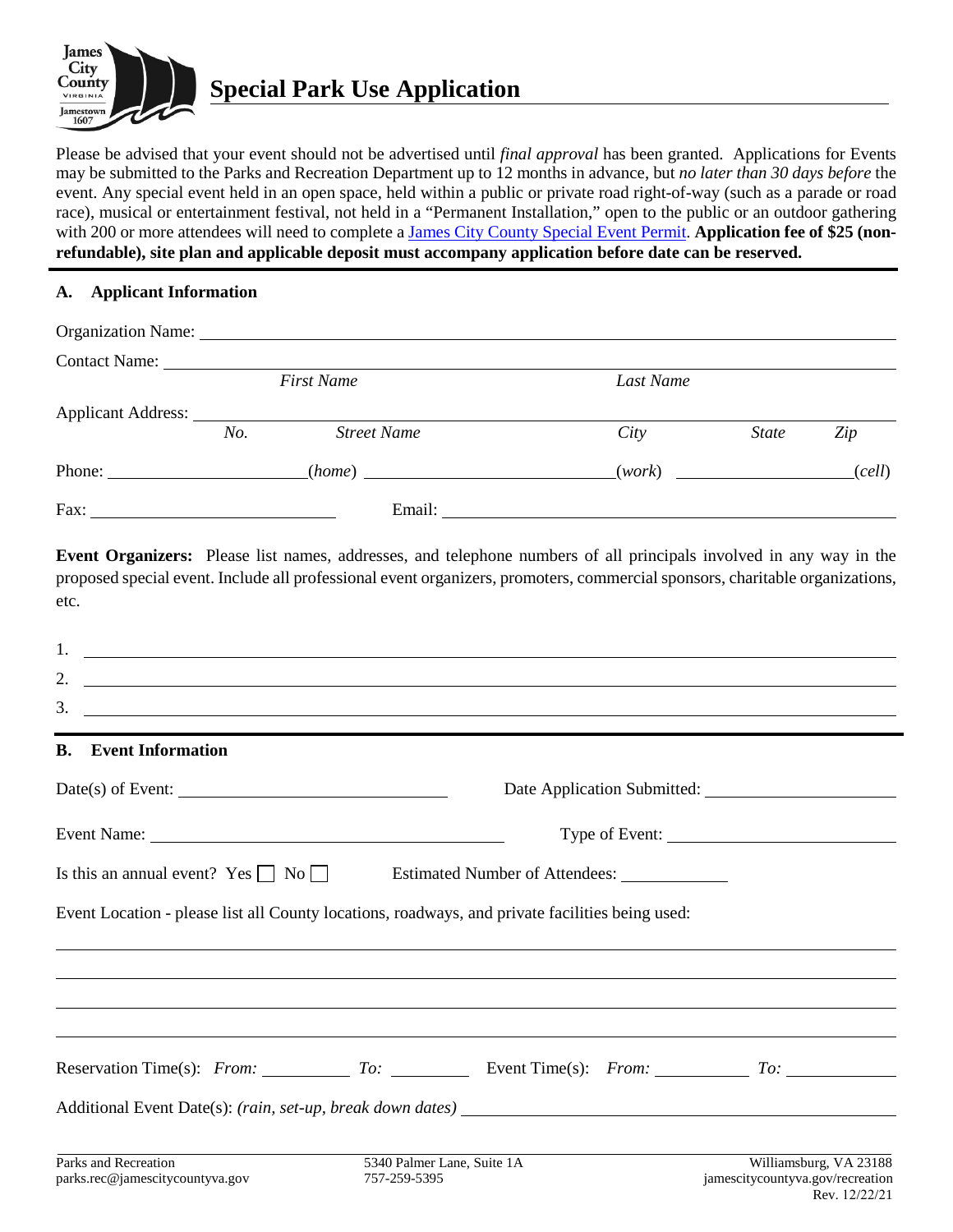## **C. Nature of Event**

Site location approval is based on the appropriateness of the venue for the planned activity. Please provide a description of the activities you plan for the event (attach site plan/maps):

- 1. **Have you visited the site to ensure that it is adequate for your needs?** Yes  $\Box$  No  $\Box$ (i.e. water, electricity availability, restrooms, etc.)
- 2. Will you have a band, disc jockey and/or PA or speaker system being used? Yes  $\Box$  No 3. **Will large trucks/trailers/buses need to have access to the area?** Yes No Specify:
- 4. **Will you have amusement rides (mechanical, non-mechanical or inflatable)?** Yes  $\Box$  No [ Amusement Device Permit may be required by Building Safety and Permits at 757-253-6858. A Certificate of Insurance of not less than \$1 million and an endorsement page naming James City County as an additional insured is required, include a copy with this application. Specify what type and location on site map.
- 5. **Stage, Bleachers, Platforms?** Yes  $\Box$  No  $\Box$  If yes, a building permit may be required from Building Safety and Permits at 757-253-6858. Specify what type and location on site map.
- 6. **Tents or Canopies being used?** Yes  $\Box$  No  $\Box$  If yes, and it is larger than 900 square feet, then call Building Safety and Permits at 757-253-6858. Specify size and location on site map.
- 7. **Electricity or Generator needed?** Yes  $\Box$  No  $\Box$  Coordinate with Building Safety and Permits at 757-253-6858. Specify where needed on site map and for what purpose.
- 8. **Will alcohol be sold or served?** Yes  $\Box$  No  $\Box$  If yes, a Certificate of Insurance of not less than \$1 million and an endorsement page naming James City County as an additional insured is required.

**Medical Emergency Plan –** Groups need to provide a medical emergency plan 30 days before the event. The plan should name those responsible for injuries to participants as well as who will work with on-site staff to plan for medical emergencies. This can include medical staff provided by event organizer or contracted James City County EMS staff.

## **D. Foods, Goods, and Services:**

- 1. Alcoholic Beverages are only permitted on Jamestown Beach Event Park (JBEP), Freedom Park (FRP), and Chickahominy Riverfront Park (CRP). An approved ABC Permit must be submitted to James City County Parks & Recreation before the event if alcohol will be sold or served.
- 2. If anything is to be sold or served, a Concession Permit Application is required for each vendor. Fees are listed on the **Concession Operations Fee Schedule**.
- 3. If there will be food sold and/or served to the public, please contact the Williamsburg Health Department, 4095 Ironbound Road, Williamsburg, VA 23188; Phone: 757-253-4813 or Fax: 757-253-4285. Operation hours: Mon.-Fri., 8 a.m.-5 p.m.

| Food?                                 | Sold | Served   |
|---------------------------------------|------|----------|
| Alcohol? (only at JBEP, FRP, and CRP) | Sold | Served   |
| Goods and or Services?                | Sold | Provided |

| <b>Fees:</b><br>Е.                      | No. of  | Individual, Private        | Local Civic Association,  |            |
|-----------------------------------------|---------|----------------------------|---------------------------|------------|
|                                         | Areas   | Organization or For-Profit | Non-Profit Organization   | Refundable |
| Location                                | To Rent | Organization Per Area      | Per Area                  | Deposit    |
| <b>Jamestown Beach Event Park</b>       |         | \$250                      | \$190                     | \$250      |
| Chickahominy Riverfront Park            |         | \$250                      | \$190                     | \$250      |
| <b>Upper County Park</b>                |         | \$250                      | \$190                     | \$250      |
| Trails                                  |         | \$125                      | \$95                      | \$125      |
| Fishing Tournaments (30 boats or more)  |         | Normal Ramp/Facility Fees  | Normal Ramp/Facility Fees | \$250      |
| <b>Application Fee (non-refundable)</b> |         | \$25                       | \$25                      |            |

**Additional fees may be required** and will be dependent upon size and scope of the event. Advance setup and additional take-down day fees are \$100 per day. All equipment or site items need to be removed and park or field returned to original condition after the event, or will result in a daily charge taken from the deposit. Portable toilets, grass cutting, dumpsters, traffic control and any other services or staffing required for the event will be the responsibility of the organizing body and must be coordinated through Parks & Recreation.